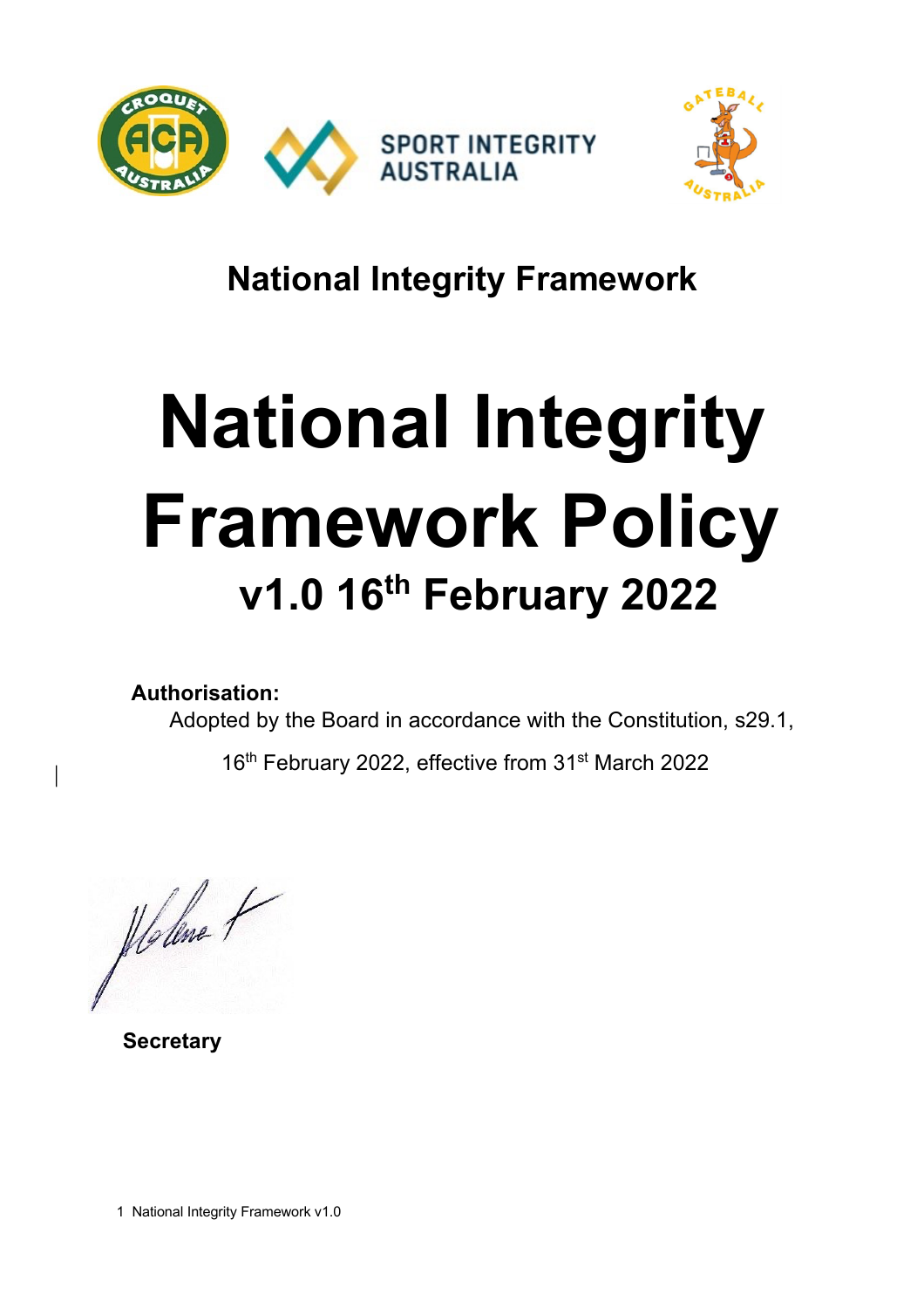# **TABLE OF CONTENTS**

| 1.      | <b>Background</b>                                                   | 3                       |
|---------|---------------------------------------------------------------------|-------------------------|
| $1.1$   | Introduction                                                        | $\mathbf{3}$            |
| 1.2     | Definitions                                                         | 3                       |
| 2.      | <b>Jurisdiction</b>                                                 | 5                       |
| 2.1     | Who the Framework applies to                                        | 5                       |
| 3.      | <b>Scope</b>                                                        | 6                       |
| 3.1     | Scope                                                               | 6                       |
| 4.      | <b>Prohibited Conduct</b>                                           | $\bf 6$                 |
| 4.1     | <b>Prohibited Conduct</b>                                           | 6                       |
| 4.2     | <b>Additional matters</b>                                           | 6                       |
| 5.      | Australian Croquet Association's Responsibility to Manage Framework | $\overline{\mathbf{7}}$ |
| 5.1     | Responsibility for the management of the Framework                  | $\overline{7}$          |
| $5.2\,$ | National Integrity Manager                                          | $\overline{7}$          |
| 5.3     | <b>Complaints Manager</b>                                           | 8                       |
| 5.4     | Reporting to Sport Integrity Australia                              | 8                       |
| $5.5\,$ | Education                                                           | 8                       |
| 5.6     | Recruitment of Employees and Volunteers                             | 8                       |
| 6.      | <b>Additional Responsibilities</b>                                  | 8                       |
| 6.1     | Relevant Organisation responsibilities                              | 8                       |
| $6.2\,$ | Relevant Person responsibilities                                    | 9                       |
| 7.      | <b>Complaints, Disputes &amp; Discipline Policy</b>                 | 9                       |
| 8.      | <b>Interpretation &amp; Other Information</b>                       | 9                       |
| 8.1     | Application and Commencement                                        | 9                       |
|         |                                                                     |                         |

2 National Integrity Framework V1.0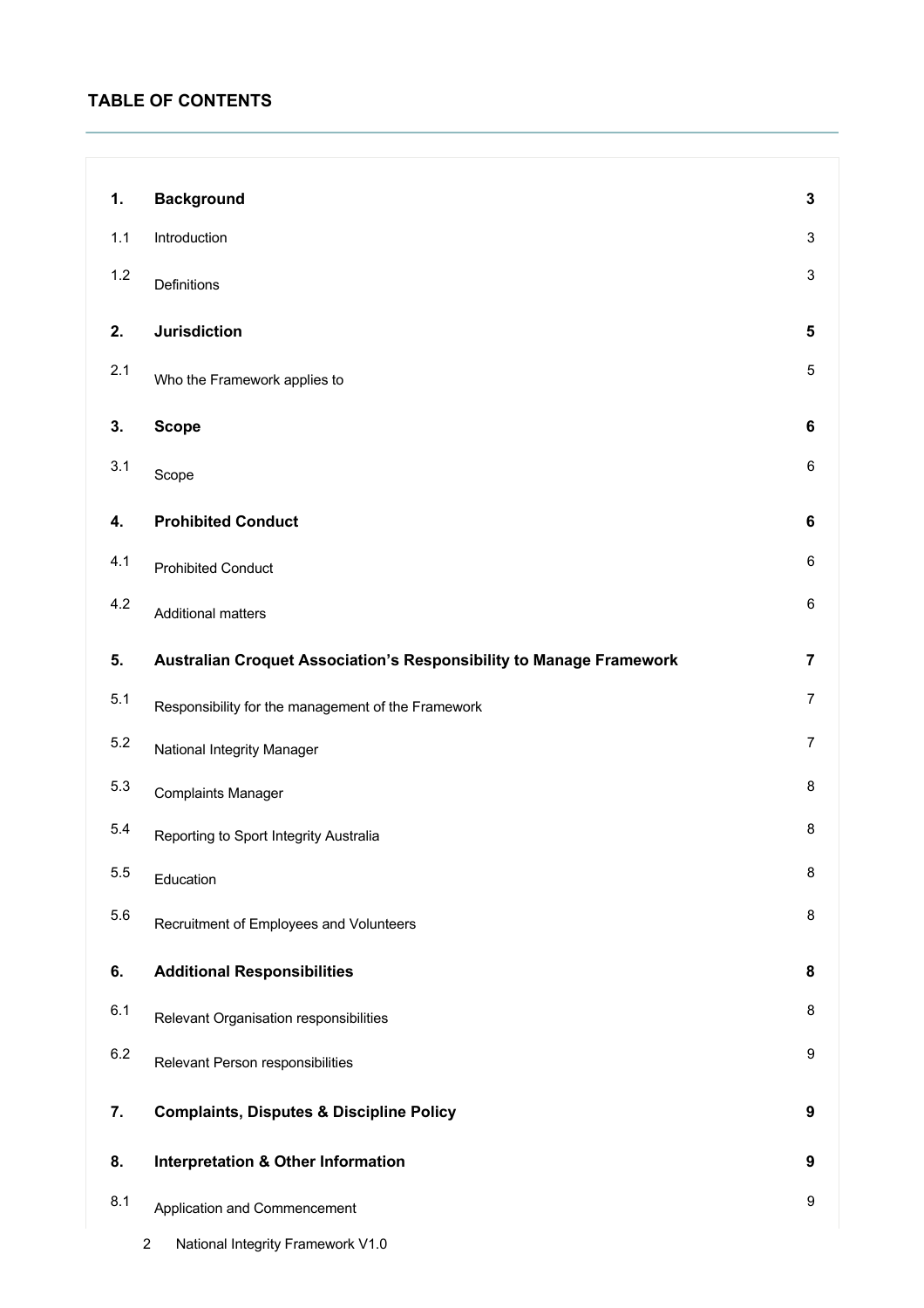| 8.1 | Amendment      | 9 |
|-----|----------------|---|
| 8.2 | Inconsistency  | 9 |
| 8.3 | Interpretation | 9 |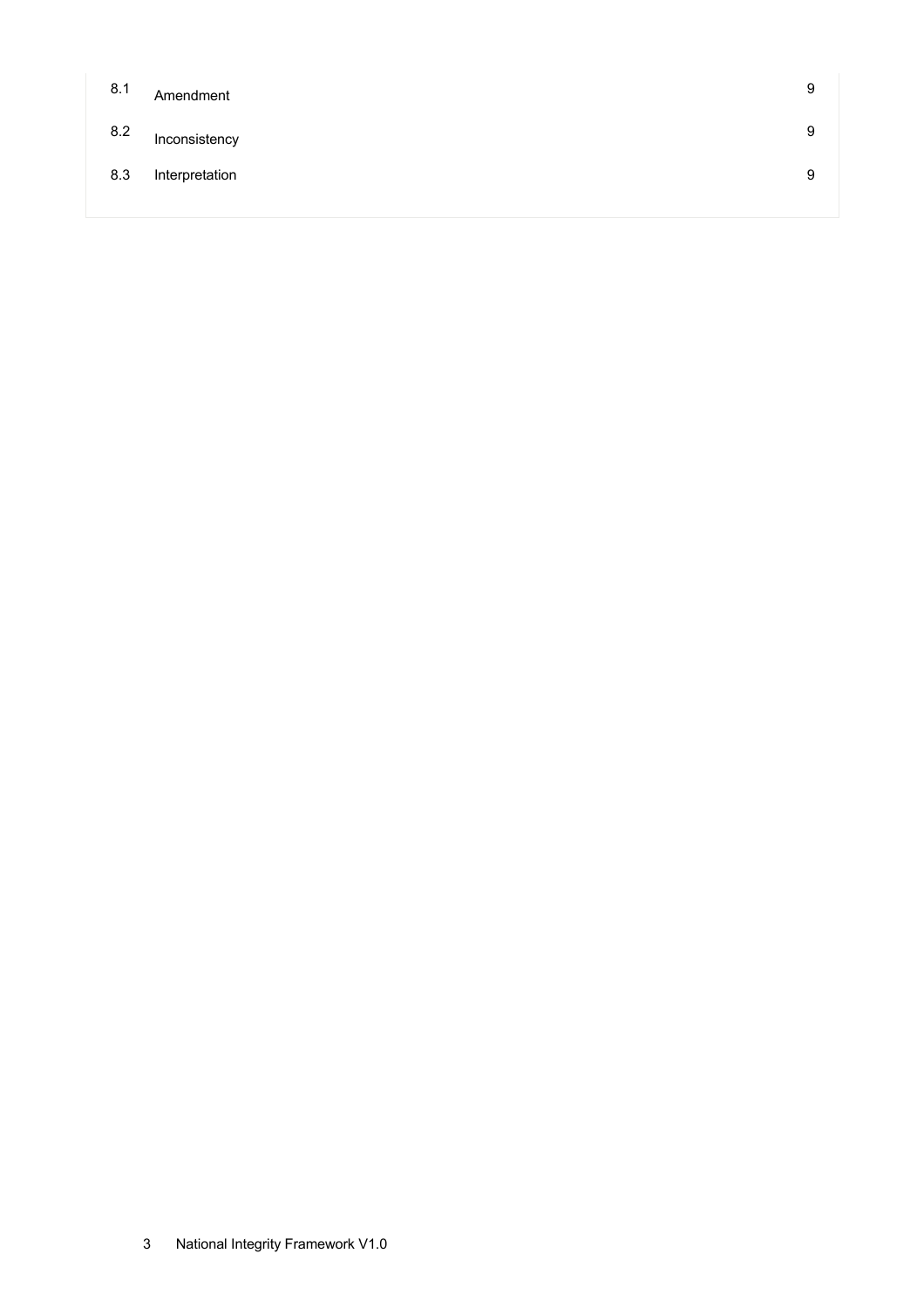# **1. Background**

#### **1.1 Introduction**

- (a) The Australian Croquet Association's National Integrity Framework applies to all Activities organised or authorised by the Australian Croquet Association Inc or a Member Organisation and will be adopted in full by each Member Organisation.
- (b) Sports integrity means the manifestation of the ethics and values that promote community confidence in sport. Threats to the integrity of sport includes the: (i) manipulation of sporting competitions;
	- (ii) improper use of drugs and medicine in sport;
	- (iii) abuse of children and other persons in a sporting environment; and
	- (iv) failure to protect Members and other persons in a sporting environment, from bullying, intimidation, discrimination, or harassment.
- (c) The Australian Croquet Association seeks to take a proactive approach to mitigate the integrity threats to Croquet and Gateball in Australia and to provide a safe, fair, and trustworthy environment for all Participants at all levels of Croquet and Gateball
- (d) The National Integrity Framework is one of the Australian Croquet Association's responses to the threats to the integrity of Croquet and Gateball and sets out the broad expectations for the conduct of all Participants in Croquet and Gateball, including procedures for managing, reporting, investigating and determining potential breaches of its Integrity Policies.

#### **1.2 Definitions**

In the National Integrity Framework, the following words have the corresponding meaning:

**Activity** means a Croquet or Gateball contest, match, competition, event, or activity (including training), whether on a one-off basis or as part of a series, league, or competition, sanctioned or organised by the Australian Croquet Association or a Member Organisation.

#### **Administrators** – **see 'Participant'.**

#### **Athletes** – **see 'Participant'.**

**Board** means the board of the Australian Croquet Association Inc.

**CEO** means the chief executive officer of the Australian Croquet Association, as appointed from time to time.

**Child** or **Children** means a child or young person, or two or more children or young persons, who is or are under the age of 18 years.

#### **Club – see 'Member'.**

**Coaches** – **see 'Participant'.** 

**Complaints, Disputes & Discipline Policy (CDPP)** means the policy adopted by the Australian Croquet Association under this Framework, for the handling and resolution of Complaints regarding Prohibited Conduct.

**Contractor** means any person or organisation engaged to provide services for or on behalf of the Australian Croquet Association or a Croquet or Gateball Organisation, and includes agents, advisers, and subcontractors of the Australian Croquet Association or a Croquet or Gateball Organisation and employees, officers, volunteers, and agents of a contractor or subcontractor.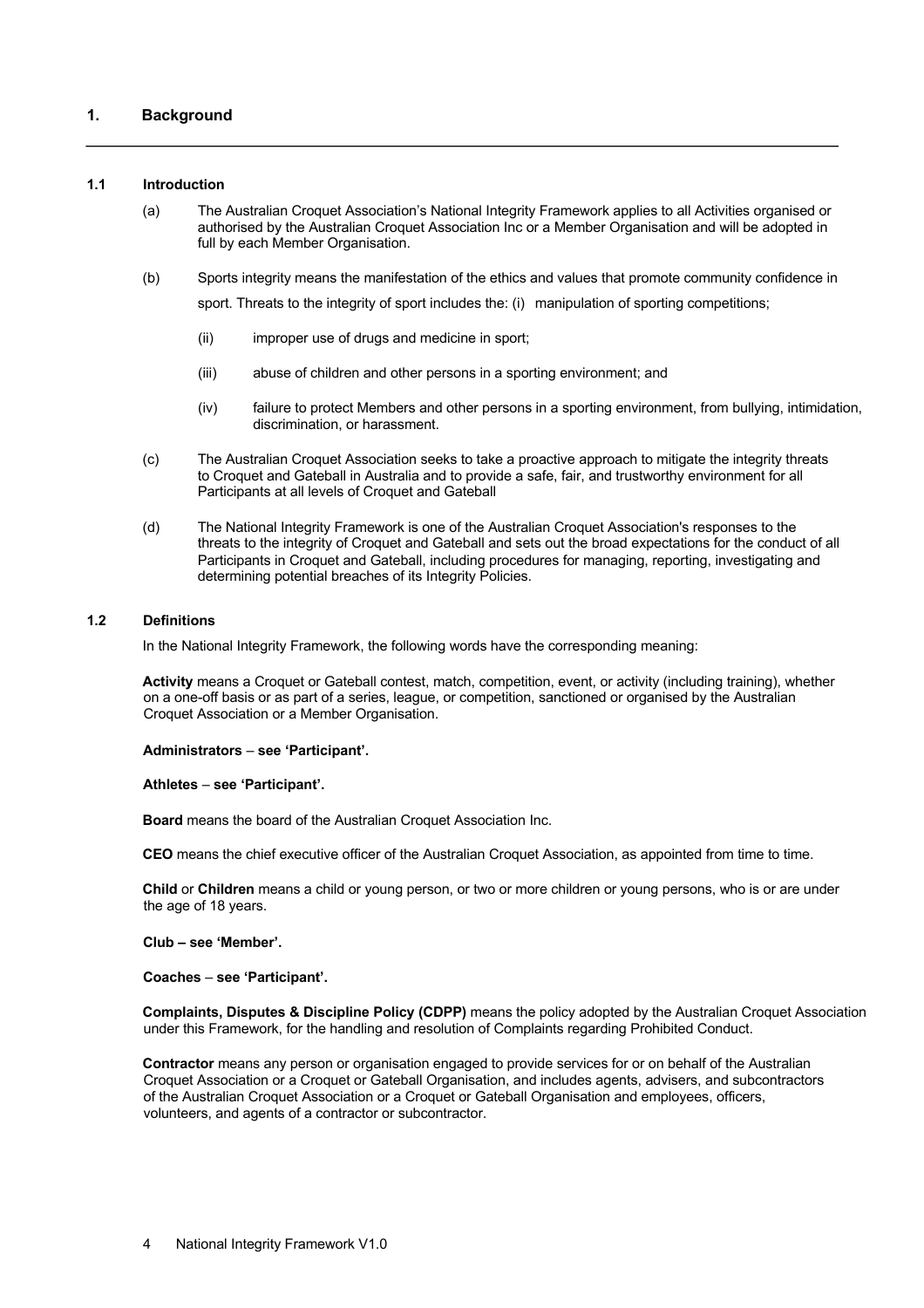**Croquet** means the sport of Croquet, as governed by the Australian Croquet Association and the World Croquet Association from time to time.

#### **Croquet &/or Gateball Organisation** – **see 'Relevant Organisation'.**

**Disciplinary Measures** means any Provisional Action taken or Sanction imposed under the Complaints, Disputes and Discipline Policy, as defined in that policy.

**Employee** means a person employed by the Australian Croquet Association or a Member Organisation.

**Framework** means this National Integrity Framework document, including any schedules and annexures.

**Gateball** means the sport of Gateball, as governed by the Australian Croquet Association and the World Gateball Union from time to time.

**Integrity Policy** means the following Australian Croquet Association sports integrity-related policies adopted under this Framework:

- (a) This Framework document;
- (b) Child Safeguarding Policy;
- (c) Competition Manipulation and Sport Wagering Policy;
- (d) Improper Use of Drugs and Medicine Policy;
- (e) Member Protection Policy; and
- (f) Complaints, Disputes and Discipline Policy.

#### **Individual Member** – **see 'Member'.**

**Integrity Unit** means the Australian Croquet Association's national integrity unit, as established under clause 5.1.

**Member** means a member of the Australian Croquet Association or a Croquet or Gateball Organisation under its constitution, including:

- (a) **Member Organisations**, which means each company or incorporated association that is a member of the Australian Croquet Association including each:
	- (i) State and Territory Sporting Organisation affiliated with the Australian Croquet Association
	- (ii) Regions or clubs that are a member of a State and Territory Sporting Organisation affiliated with the Australian Croquet Association; and
- (b) **Individual Members**, which means individuals who are individuals registered with a Member **Organisation**

#### **Member Organisations** – **see 'Member'.**

**National Integrity Manager** means the person responsible for the Australian Croquet Association's Integrity Unit and for the implementation, management, reporting and review of this Framework.

#### **Officials** – **see 'Participant'**.

#### **Participant** means:

- (a) Athletes who are registered with or entitled to participate in a Croquet or Gateball Organisation or an Australian Croquet Association Activity
- (b) Coaches appointed to train an Athlete or Team in a Croquet or Gateball Organisation or Australian Croquet Association Activity
- (c) Administrators who have a role in the administration or operation of a Croquet or Gateball Organisation or the Australian Croquet Association including directors, committee members or other persons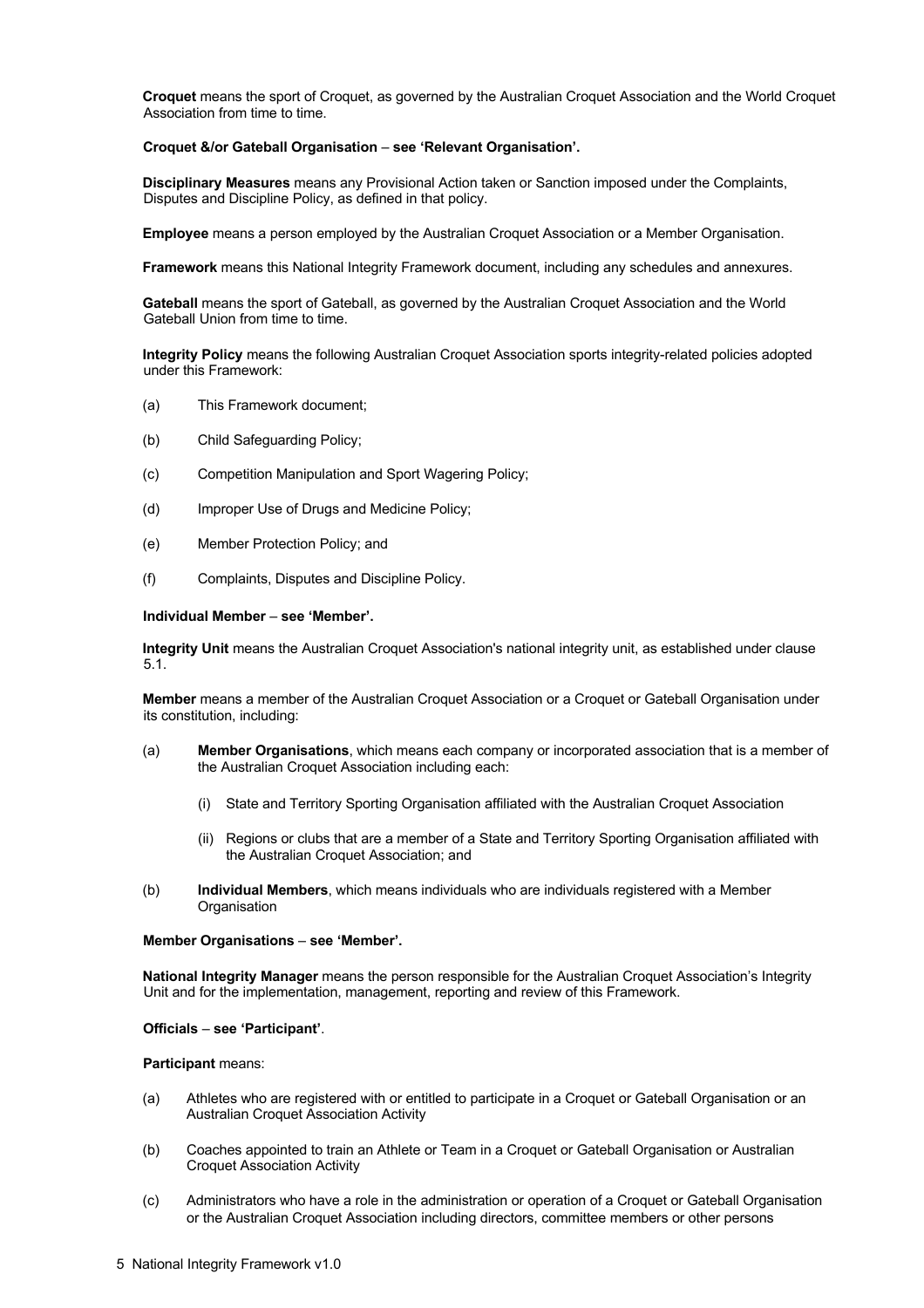(d) Officials including referees, umpires, technical officials, or other officials appointed by a Croquet or Gateball Organisation, the Australian Croquet Association or any league, competition, series, Club or Team sanctioned by the Australian Croquet Association Inc, Support Personnel who are appointed in a professional or voluntary capacity by a Croquet or Gateball Organisation, the Australian Croquet Association Inc or any league, competition, series, Club or Team sanctioned by the Australian Croquet Association Inc sports science sports medicine personnel, team managers, agents, selectors, and team staff members.

**Prohibited Conduct** means the conduct proscribed by this Framework and the Integrity Policies.

**Relevant Organisation** means any of the following organisations:

- (a) The Australian Croquet Association Inc
- (b) **Member Organisation**s– **see 'Member'.**
- (c) **Team**, which means a collection or squad of athletes who compete and/or train in Croquet or Gateball and/or the Activity; and
- (d) Any other organisation who has agreed to be bound by this Framework/the Integrity Policies.

**Relevant Person** means any of the following persons:

- (a) **Individual Member see 'Member'**;
- (b) **Participant;**
- (c) **Employee;**
- (d) **Contractor;**
- (e) **Volunteer**, which means any person engaged by the Australian Croquet Association or a Croquet or Gateball Organisation in any capacity who is not otherwise an Employee or Contractor, including directors and office holders, coaches, officials, administrators and team and support personnel; and
- (f) Any other individual who has agreed to be bound by this Framework/the Integrity Policies.

**Support Personnel** – **see 'Participant'.** 

**Team – see 'Relevant Organisation'.** 

**Volunteer** – **see 'Relevant Person'.** 

# **2. Jurisdiction**

# **2.1 Who the Framework applies to**

- (a) This Framework applies to and binds all Relevant Persons and Relevant Organisations as set out in the Integrity Policies.
- (b) Employees are expected to abide by the terms of this Framework as a reasonable and lawful direction of the Australian Croquet Association or the Croquet or Gateball Organisation they are employed by (as relevant) as their employer.
- (c) The Australian Croquet Association and Croquet and Gateball Organisations must ensure that all Contractors and Volunteers are contractually bound to abide by the terms of this Framework.
- (d) By participating in an Activity, a Participant is deemed to have agreed to be bound by the Framework.
- (e) Any person or organisation who:
	- (i) has had a complaint made against them under the Complaints, Disputes and Discipline Policy; and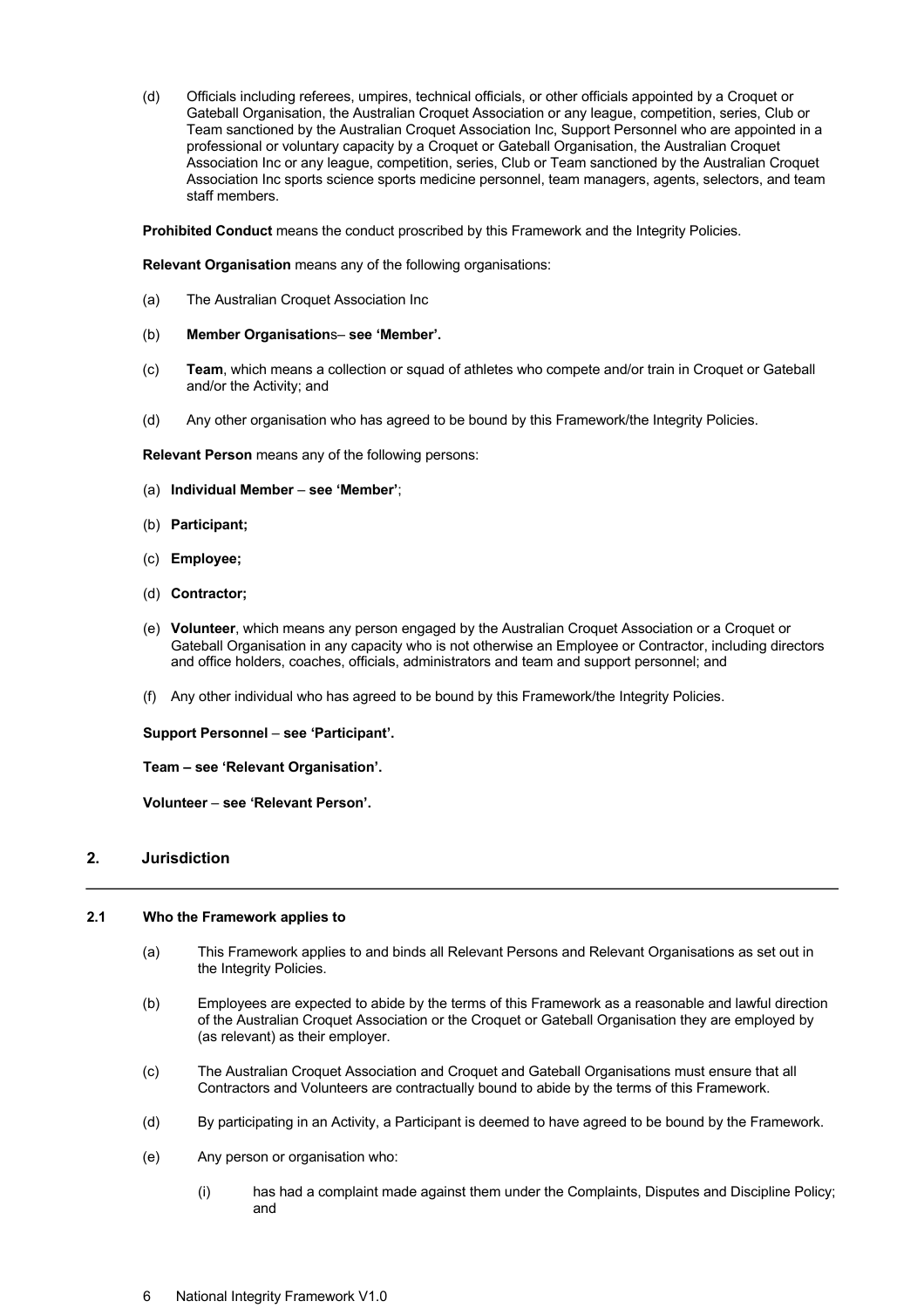- (ii) was bound by the Framework at the time the complaint was made or when they became aware that a complaint may be made;
- (iii) would, for any reason, otherwise have ceased to be bound by this Framework at any time after the complaint was made or when they became aware that the complaint may be made,

remains bound by the Framework in respect of the complaint and any related complaint until the complaints process has been finalised in accordance with the Complaints, Disputes and Discipline Policy.

# **3. Scope**

## **3.1 Scope**

- (a) The National Integrity Framework comprises this Framework document and the Integrity Policies.
- (b) Nothing in this Framework limits the rights or obligations of any person under any other Australian Croquet Association Inc. policy, code of conduct or other relevant agreement.
- (c) This Framework does not override or limit the application of any laws of Australia or a state/territory.
- (d) The 'Summary' at the start of each Integrity Policy is not intended to be and should not be construed in any way as a complete and comprehensive overview of the relevant Integrity Policy. To the extent of any inconsistency, the operative provisions of the relevant Integrity Policy prevail.

#### **4. Prohibited Conduct**

#### **4.1 Prohibited Conduct**

In addition to the Prohibited Conduct proscribed by the Integrity Policies, a Relevant Person or Relevant Organisation commits a breach of this Framework when they:

- (a) fail to report any Prohibited Conduct, as defined under this Framework or an Integrity Policy, to Sport Integrity Australia (or otherwise in accordance with the requirements of the relevant Integrity Policy) as soon as reasonably practicable;
- (b) deliberately or wilfully withhold information in relation to any possible Prohibited Conduct;
- (c) fail to provide further information or documentation as requested as part of a Complaint Process under this Framework, including a failure to fully and in good faith participate in an interview;
- (d) fail to comply with or enforce Disciplinary Measures imposed under the Complaints, Disputes and Discipline Policy; or
- (e) knowingly provide any inaccurate and/or misleading information during the course of any investigation or proceedings under this Framework.

#### **4.2 Additional matters**

- (a) Where conduct may constitute 'Prohibited Conduct' under this Framework or any Integrity Policy but is a Protected Disclosure with respect to the Australian Croquet Association it must be dealt with under the Australian Croquet Association's whistleblower policy.
- (b) The Australian National Anti-Doping Policy will prevail to the extent of any inconsistency with this Framework in all instances. Any allegation relating to a breach or possible breach of Australian National Anti-Doping Policy will be dealt with under that policy.
- (c) Nothing in this Framework or the Integrity Policies prevents the Australian Croquet Association Board from referring any alleged Prohibited Conduct or criminal conduct to a relevant law enforcement agency.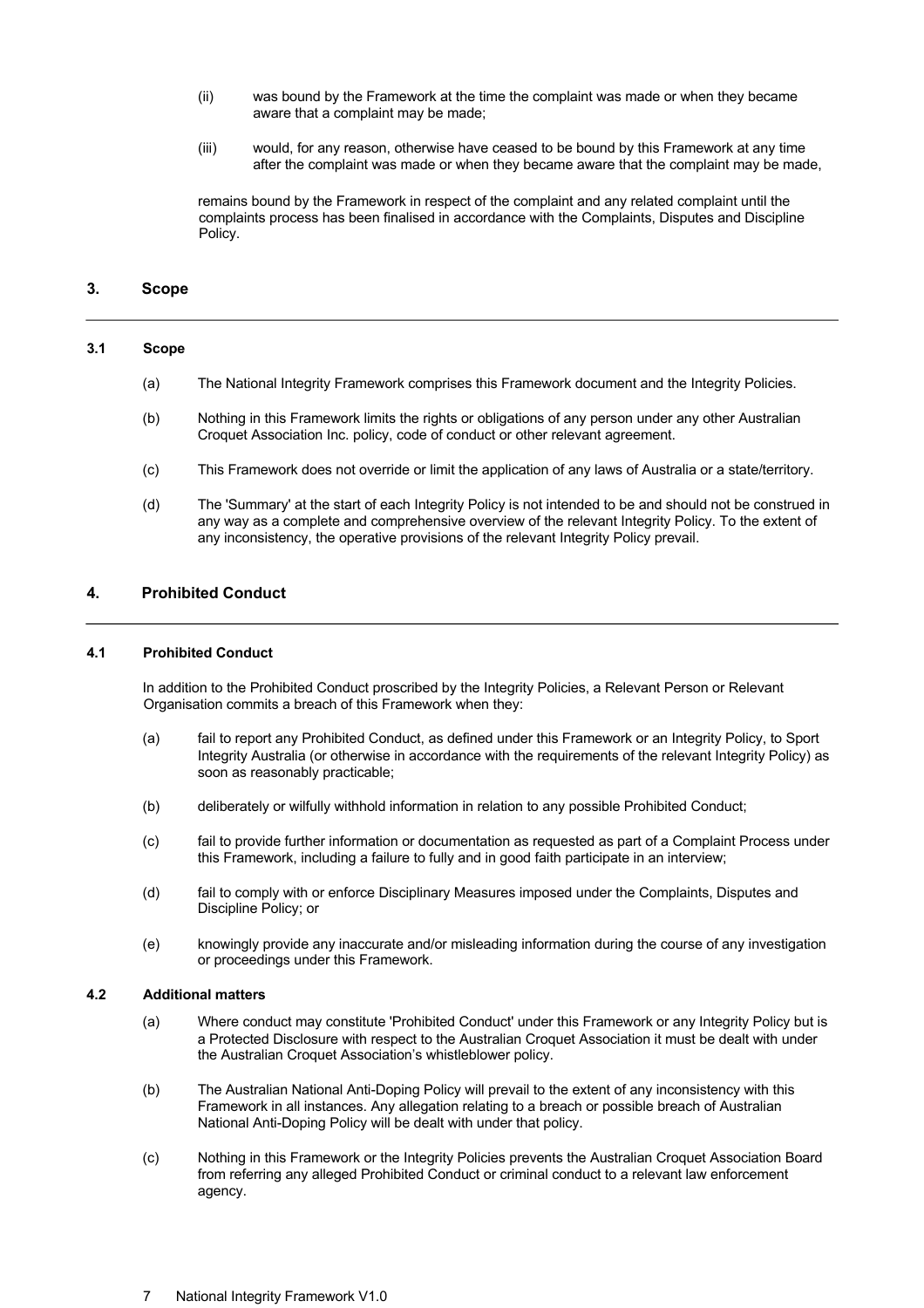# **5. The Australian Croquet Association's Responsibility to Manage Framework**

#### **5.1 Responsibility for the management of the Framework**

- (a) The Australian Croquet Association will ensure that it has an Integrity Unit<sup>1</sup>, headed by a National Integrity Manager who shall report, directly or indirectly, to the Board.
- (b) The National Integrity Manager is responsible for the implementation, management, reporting and review of this Framework within the Australian Croquet Association
- (c) The Australian Croquet Association will ensure that it appoints a Complaints Manager<sup>2</sup> for the purposes of the Complaints, Disputes and Discipline Policy.

#### **5.2 National Integrity Manager**

The National Integrity Manager will:

- (a) be responsible for the supervision and administration of this Framework, the Integrity Policies and the associated education programs;
- (b) monitor the compliance of any Sanctions;
- (c) act in a professional, discreet, and confidential manner in undertaking the obligations of their role under this Framework;
- (d) be responsible for ensuring that this Framework and the Integrity Policies are regularly reviewed, and any required amendments are approved by the Australian Croquet Association Board; and
- (e) will provide the Australian Croquet Association Board with regular reports of:
	- (i) information relating to Alleged Breaches and Prohibited Conduct under the Integrity Policies;
	- (ii) the operation of and overall compliance with the Integrity Policies; and
	- (iii) any education programs that Participants have been required to undertake.

#### **5.3 Complaints Manager**

The Complaints Manager will be the point of contact between the Australian Croquet Association and Sport Integrity Australia in relation to the functions of the Complaints, Disputes and Discipline Policy and will have such responsibilities as set out in that policy.

# **5.4 Reporting to Sport Integrity Australia**

The Australian Croquet Association must ensure that it reports all matters to Sport Integrity Australia as required by the Integrity Policies, which includes:

(a) any alleged Prohibited Conduct or criminal conduct that the Australian Croquet Association referred/reported to a relevant law enforcement agency;

<sup>2</sup> The Australian Croquet Association may appoint the same person to be both the Complaints Manager and the National Integrity Manager.

- (b) any information required to be reported or notified to Sport Integrity Australia under the Competition Manipulation and Sports Wagering Policy; and
- (c) the outcome of any Resolution Process under the Complaints, Disputes and Discipline Policy.

The size of the Integrity Unit is to be determined by the NSO based on the volume, nature, and seriousness of integrity issues within its sport and available financial resources. For the avoidance of doubt, the Integrity Unit may, if appropriate, solely comprise the National Integrity Manager.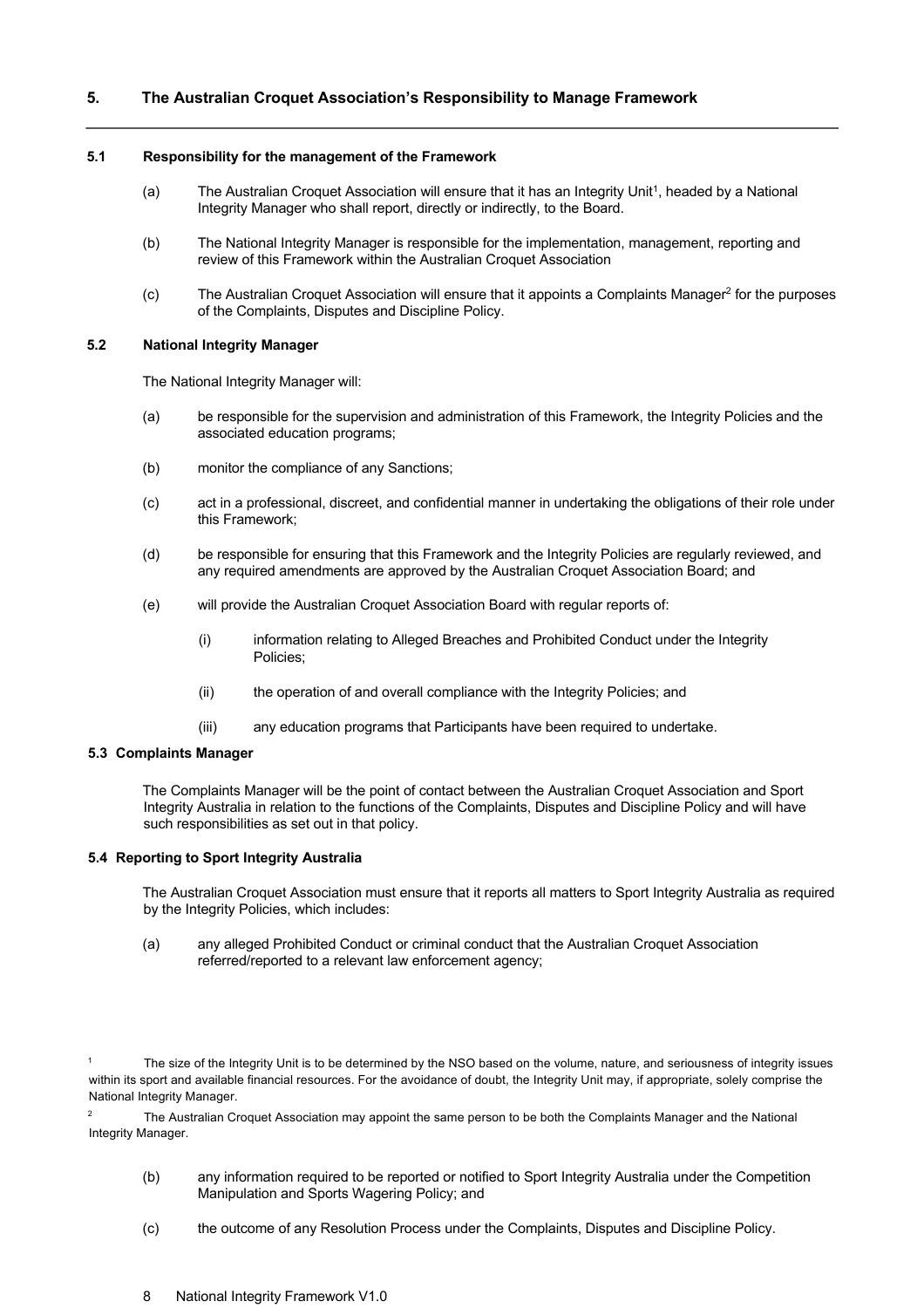#### **5.5 Education**

- (a) With the support of Sport Integrity Australia, the Australian Croquet Association will plan, implement, and maintain an education strategy that incorporates material addressing the matters covered by each Integrity Policy.
- (b) The National Integrity Manager will, from time to time, direct certain Participants to undertake education programs, which will be relevant and proportionate to their level of participation in Croquet and/or Gateball and the associated integrity risks.

## **5.6 Recruitment of Employees and Volunteers**

- (a) The Australian Croquet Association and Croquet and Gateball Organisations should conduct any appropriate background checks required by an Integrity Policy for prospective Employees, Contractors and Volunteers to screen for prior conduct that would constitute a breach of this Framework or the Integrity Policies.
- (b) The Australian Croquet Association and Croquet and Gateball Organisations should undertake induction processes for Employees, Contractors and Volunteers that incorporate familiarisation with this Framework and the Integrity Policies, and other sports integrity education and training as determined by the Australian Croquet Association from time to time.

# **6. Additional Responsibilities**

#### **6.1 Relevant Organisation responsibilities**

In addition to that required under the Integrity Policies, the Australian Croquet Association and Member Organisations shall:

- (a) implement and comply with this Framework;
- (b) ensure that all other policies, rules, and programs that apply to Relevant Persons and Relevant Organisations are consistent with this Framework;
- (c) use its best efforts to assist Relevant Persons and Relevant Organisations to fulfil their responsibilities under this Framework;
- (d) publish, distribute, and promote this Framework and the Integrity Policies (and any updates from time to time) and shall be responsible for making such documents available and accessible to Relevant Persons and Relevant Organisations; and
- (e) ensure its Employees and contractors act in a discreet and confidential manner in discharging their obligations under this Framework.
- (f) recognise any Sanction imposed under this Framework;
- (g) take all necessary steps to enforce any Sanction imposed under this Framework;
- (h) assist in any investigation or proceedings regarding any Prohibited Conduct and ensure that they do not knowingly provide any inaccurate and/or misleading information during the course of any investigation or proceedings.

#### **6.2 Relevant Person responsibilities**

In addition to that required under the Integrity Policies, Relevant Persons shall:

- (a) make themselves aware of the contents of this Framework;
- (b) comply with all relevant provisions of the Framework;
- (c) comply with any decisions and/or Sanctions imposed under the Framework.
- (d) undertake sports integrity education as directed by the National Integrity Manager;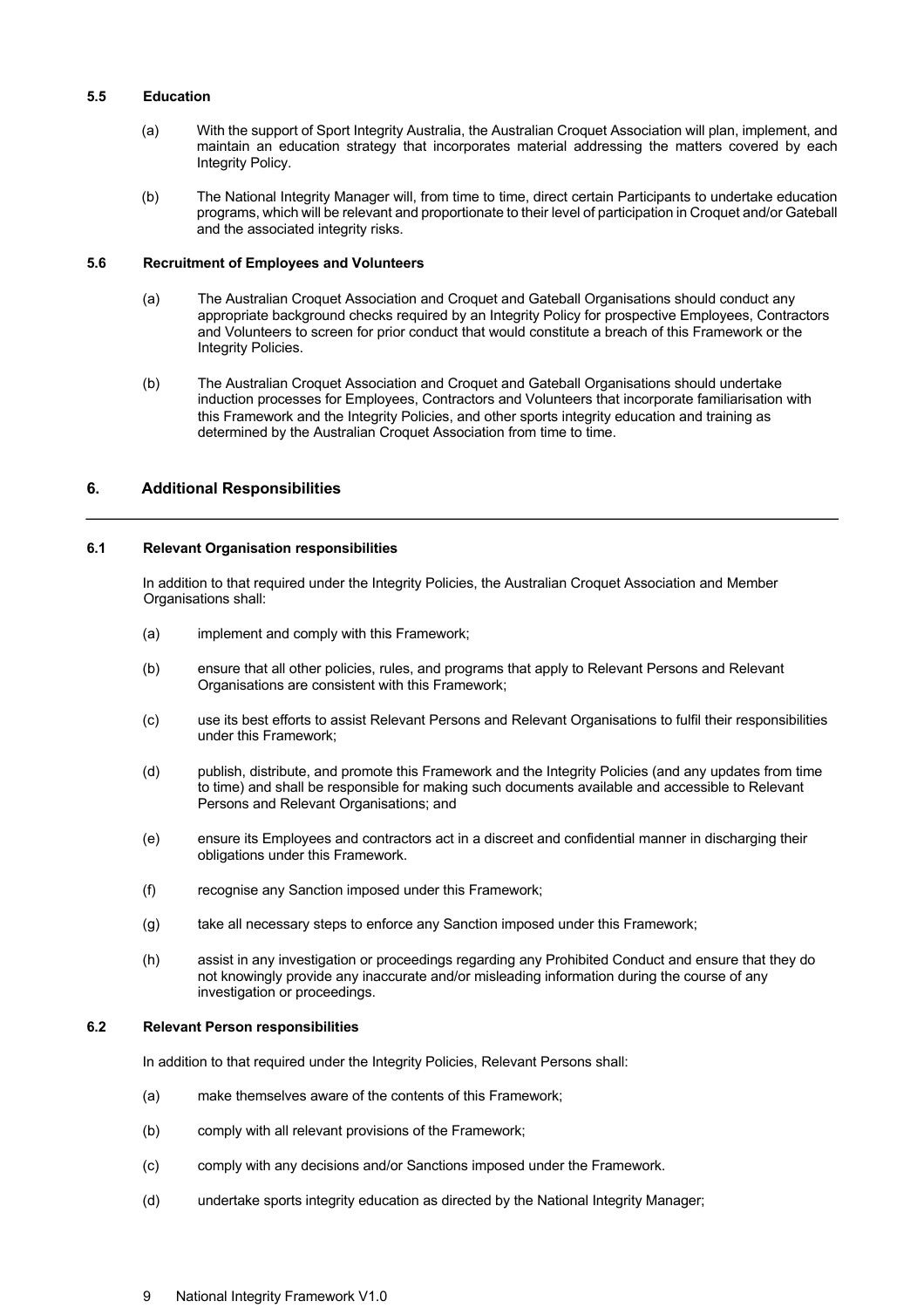(e) assist in any investigation or proceedings regarding any Prohibited Conduct and ensure that they do not knowingly provide any inaccurate and/or misleading information during the course of any investigation or proceedings.

# **7. Complaints, Disputes & Discipline Policy**

The Complaints, Disputes and Discipline Policy applies to any alleged Prohibited Conduct, including reports of breaches, of this Framework or any Integrity Policy.

## **8. Interpretation & Other Information**

#### **8.1 Application and Commencement**

- (a) This Framework is approved by the Board.
- (b) This Framework:
	- (i) commences on the date outlined on the front cover (**Commencement Date**);
	- (ii) is subject to the Australian Croquet Association's constitution and if there is any inconsistency, the constitution will prevail; and
	- (iii) when in force, is binding on all those listed in clause 2.1.

# **8.1 Amendment**

- (a) The Board may amend this Framework and the Integrity Policies from time to time at the direction of Sport Integrity Australia and such amendments will be effective on the date specified by the Board.
- (b) Member Organisations must adopt this Framework, including any amendments, in full and without amendment, as a policy under their constitution, within three (3) months of the date it is adopted by the Australian Croquet Association

# **8.2 Inconsistency**

This Framework applies to each Integrity Policy. When interpreting an Integrity Policy, any provisions of that Integrity Policy inconsistent with this Framework apply to the extent of that inconsistency.

#### **8.3 Interpretation**

The following rules of interpretation apply to the Framework and each Integrity Policy:

- (a) Headings are for convenience only and shall not be deemed part of the substance of the document or to affect in any way the language of the provisions to which they refer.
- (b) Words in the singular include the plural and vice versa.
- (c) Reference to 'including' and similar words are not words of limitation.
- (d) Words importing a gender include any other gender.
- (e) A reference to a clause is a reference to a clause or subclause of this Framework.